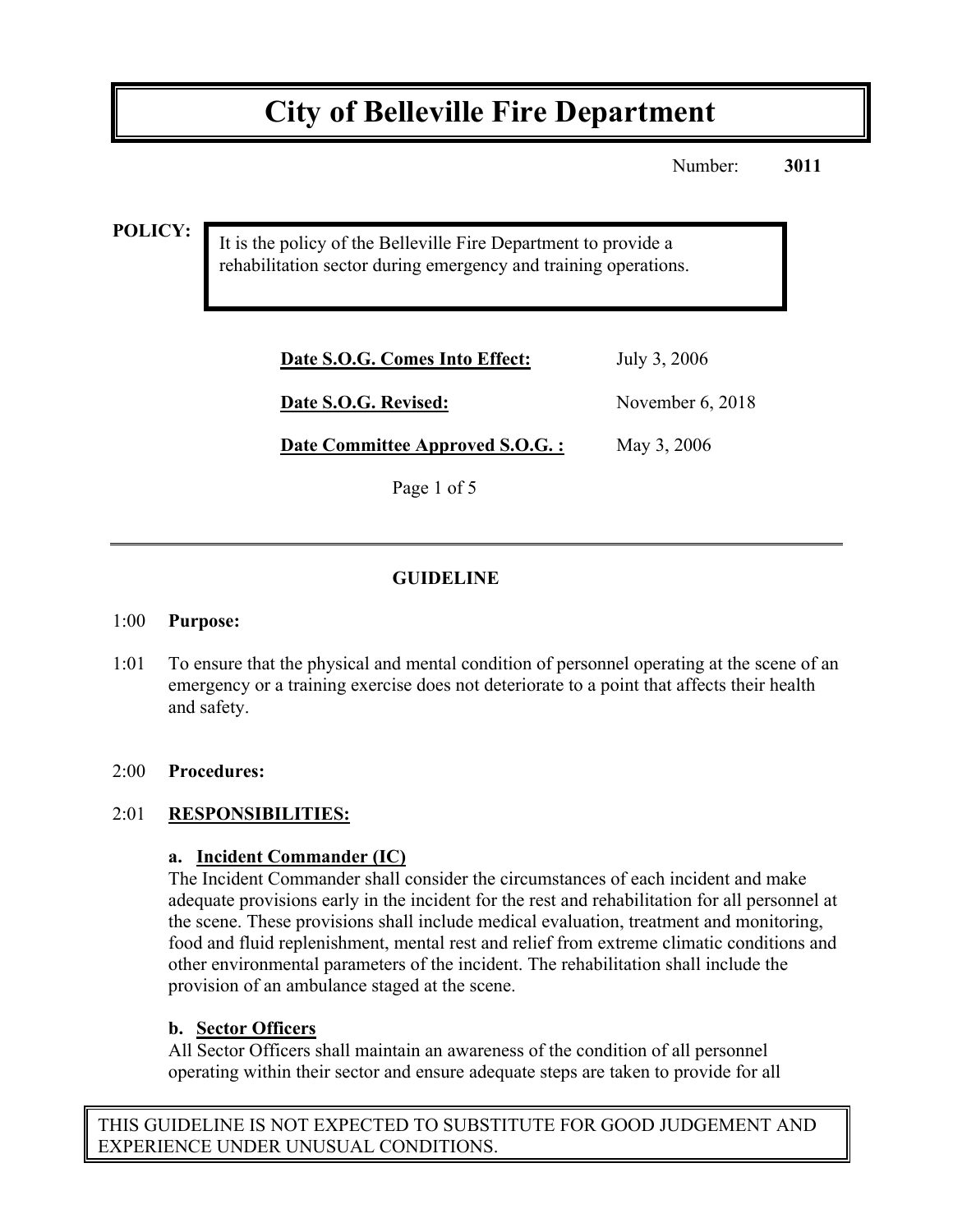personnel's health and safety. The command structure shall be utilized to request relief and the reassignment of fatigued crews.

## **c. Personnel**

During periods of hot weather, personnel shall be encouraged to hydrate themselves (drinking water, etc…) throughout the work day. During any emergency incident or training exercise, all personnel shall advise their Sector Officer when they believe that their level of fatigue or exposure to heat or cold is approaching a level that could affect themselves, their crew or the operation in which they are involved. Personnel shall also remain aware of the health and safety of other crew members.

# 2:02 **ESTABLISHMENT OF REHABILITATION SECTOR:**

# **a. Responsibility**

The Incident Commander will establish a Rehabilitation Sector when conditions indicate that rest and rehabilitation is needed for personnel operating at an incident scene or training exercise. A Captain/ Officer in Charge will be placed in charge of the sector and shall be known as the Rehab Officer. The Rehab Officer will typically report to the Incident Command.

# **b. Location**

The location for the Rehabilitation Area will normally be designated by the Incident Commander. If a specific location has not been designated, the Rehab Officer shall select an appropriate location based on the site characteristics and designation below.

# **c. Site Characteristics**

- It should be in a location that will provide physical rest by allowing the body to recuperate from the demands and hazards of the emergency operation or training exercise.
- It should be far enough away from the scene that personnel may safely remove their turnout gear and SCBA and be afforded the mental rest from the stress and pressure of the emergency operation or training exercise.
- It should provide suitable protection from the prevailing environmental conditions. During hot weather, it should be in a cool, shaded area. During cold weather, it should be in a warm, dry area.
- It should enable personnel to be free of exhaust fumes from apparatus, vehicles or equipment (including those involved in the Rehabilitation Sector).
- It should be large enough to accommodate multiple crews, based on the size of the incident.
- It should be easily accessible by paramedics.
- It should allow prompt reentry back into the emergency operation upon complete recuperation.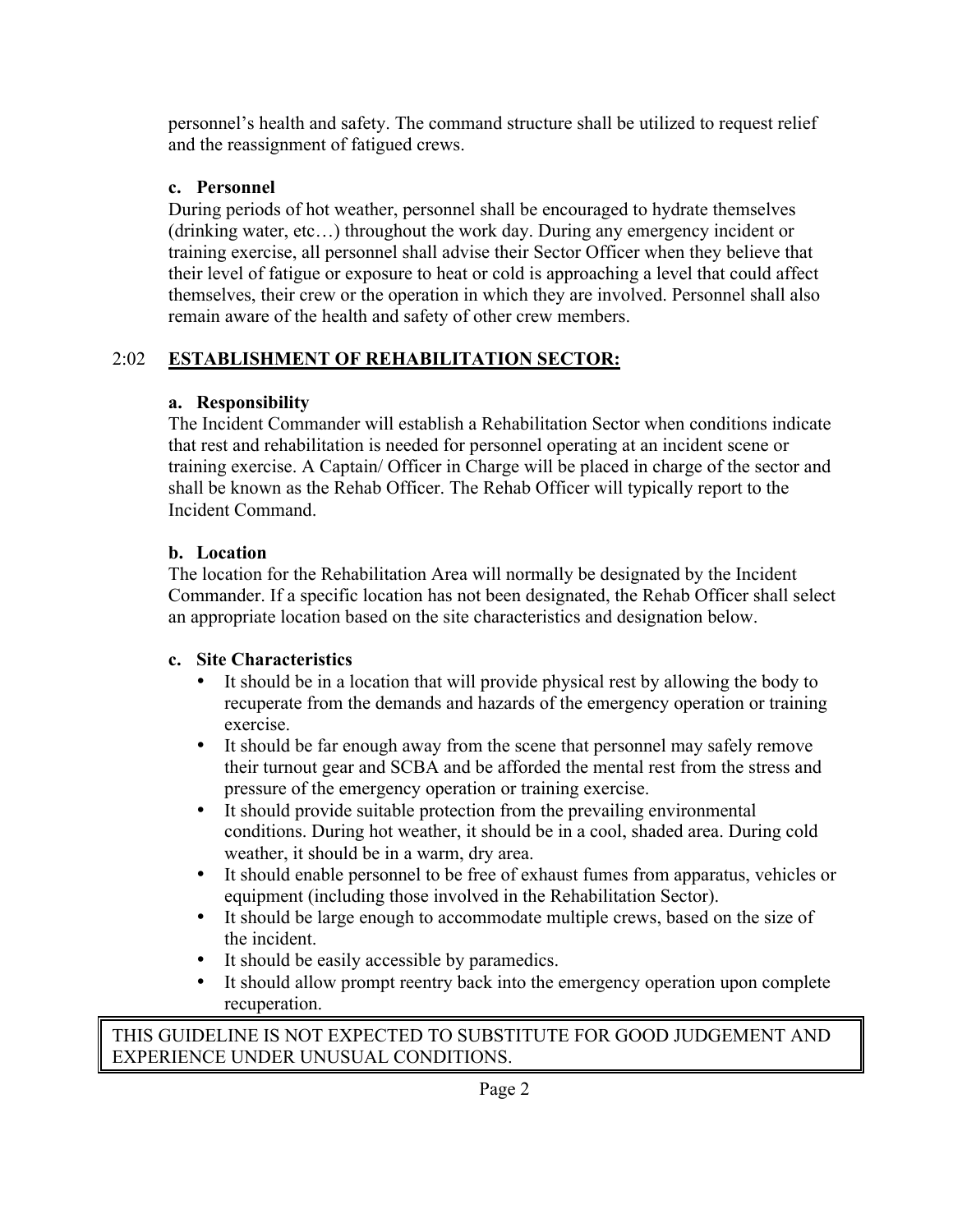#### **d. Site Designations**

- A nearby garage, building lobby or other structure.
- Several floors below a fire in a high rise building.
- A school bus, municipal bus, etc...
- Fire apparatus, ambulance or other emergency vehicles at the scene or called to the scene.
- An open area in which a Rehab Area can be created using tarps, fans, etc...

#### **e. Resources**

The Rehab Officer shall secure all necessary resources required to adequately staff and supply the Rehabilitation Area. The supplies should include the items listed below:

- Fluids-water, oral electrolyte solutions and ice.<br>• Food-soup, broth or stew in hot/cold cups.
- Food-soup, broth or stew in hot/cold cups.
- Medical-blood pressure cuffs, stethoscopes, oxygen administration devices, cardiac monitors, intravenous solutions and thermometers.
- Other-awnings, rehab chair, fans, tarps, smoke ejectors, heaters, portable toilets, dry clothing, extra equipment, floodlights, blankets, towels, traffic cones and fire line tape (to identify the entrance and exit of the Rehabilitation Area.

# 2:03 **GUIDELINES:**

### **a. Rehabilitation Sector**

Rehabilitation should be considered by the Incident Commander during the initial planning stages of an emergency response or training exercise. However, the climatic or environmental conditions of the emergency scene should not be the sole justification for establishing a Rehabilitation Sector. Any activity/incident that is large in size, long in duration and/or labour intensive will rapidly deplete the energy and strength of personnel and therefore merits consideration for rehabilitation. Climatic or environmental conditions that indicate the need to establish a Rehabilitation Area are a heat stress index above 32°C or wind-chill index below -30°C (see Appendix "A" and "B").

#### **Note: All personnel that may have been exposed to any contaminants shall first proceed to the decontamination sector before entering Rehab. All efforts should be made to leave as much PPE outside of the Rehab sector as possible.**

## **b. Hydration**

A critical factor in the prevention of heat injury is the maintenance of water and electrolytes. Water must be replaced during training exercises and at emergency incidents. During heat stress all personnel should consume at least one litre of water per hour. The rehydration solution should be water and a mixture of electrolytes.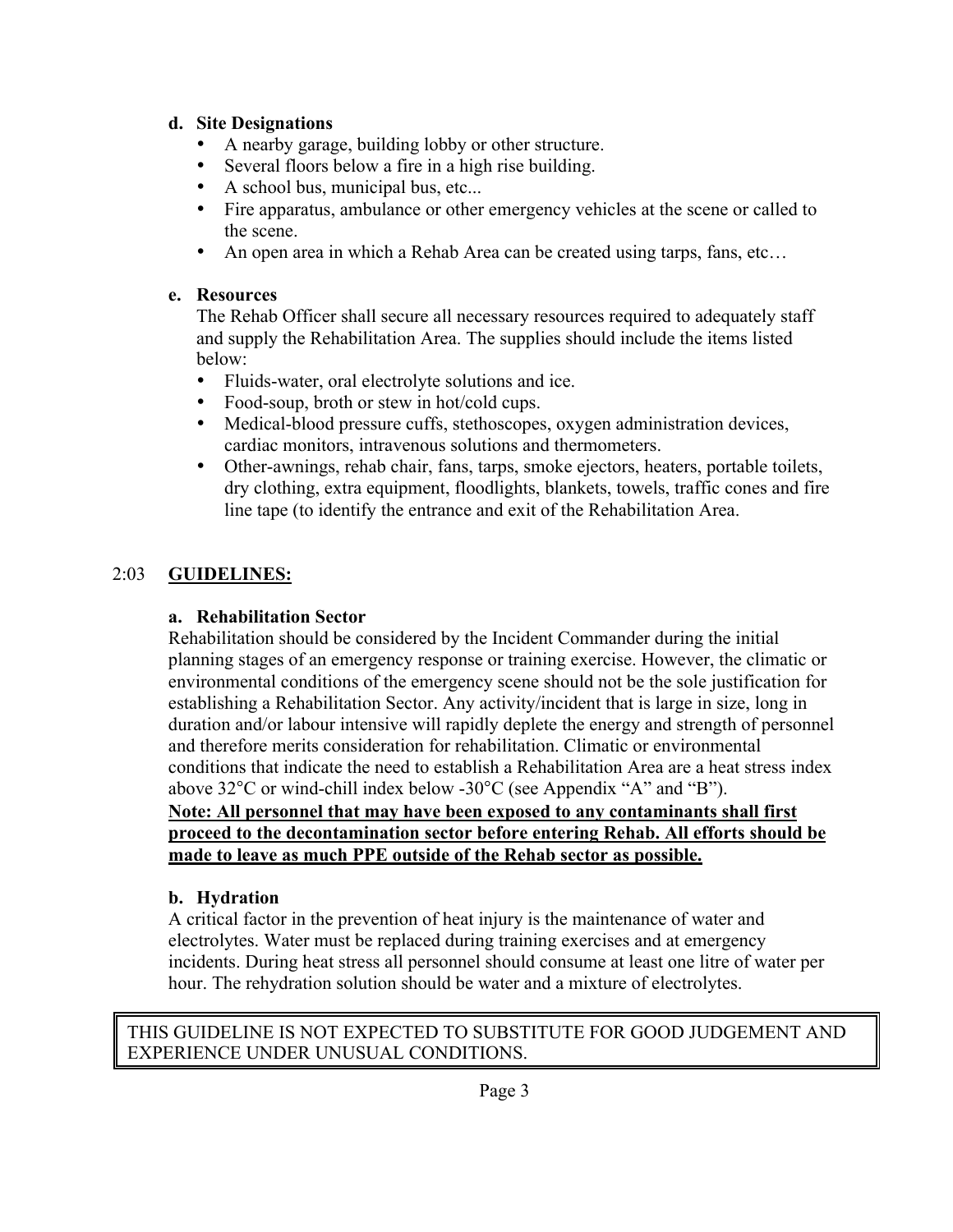Rehydration is important even during cold weather operations where, despite the outside temperature, heat stress may occur during firefighting or other strenuous activity when protective equipment is worn. Carbonated and caffeine beverages should be avoided before and during heat stress because both interfere with the body's water conservation mechanisms.

#### **c. Nourishment**

Arrangements should be made for food and refreshments at the scene of an extended incident when units are engaged for three or more hours. A cup of soup, broth or stew is highly recommended because it is digested much faster than sandwiches and fast food products. In addition, foods such as apples, oranges and bananas provide supplemental forms of energy replacement. Fatty and/or salty foods should be avoided.

#### **d. Rest**

One 60-minute SCBA cylinder or 40 minutes of intense work time without an SCBA is recommended as an acceptable level prior to mandatory rehabilitation. Personnel shall rehydrate (at least 250 ml of fluids) while SCBA cylinders are being changed. Firefighters having worked for one 60-minute SCBA cylinder or 40 minutes of intense work time without an SCBA shall be immediately placed in the Rehabilitation Sector for rest and evaluation. In all cases, the objective evaluation of all personnel's fatigue level shall be the criteria for rehab time. Rest shall not be less than 10 minutes and may exceed an hour as determined by the Rehab Officer. Fresh crews, or crews released from the Rehabilitation Sector shall be available in the Staging Area to ensure that fatigued personnel are not required to return to duty before they are rested, evaluated and released by the Rehab Officer.

#### **e. Recovery**

Personnel in the Rehabilitation Area should maintain a high level of hydration. Personnel should not be moved from a hot environment directly into an air conditioned area because the body's cooling system can shut down in response to the external cooling. An air conditioned environment is acceptable after a cool down period at ambient temperature with sufficient air movement. Certain pharmaceuticals impair the body's ability to sweat and extreme caution must be exercised if any personnel has taken antihistamines, diuretics or stimulants.

## **f. Medical Evaluation**

**Emergency Medical Services (EMS) -** EMS should be provided and staffed by paramedics. They shall evaluate vital signs, examine personnel and make proper disposition (return to duty, continued rehabilitation or medical treatment and transport to hospital). Continued rehabilitation should consist of additional monitoring of vital signs, providing rest, and providing fluids for rehydration.